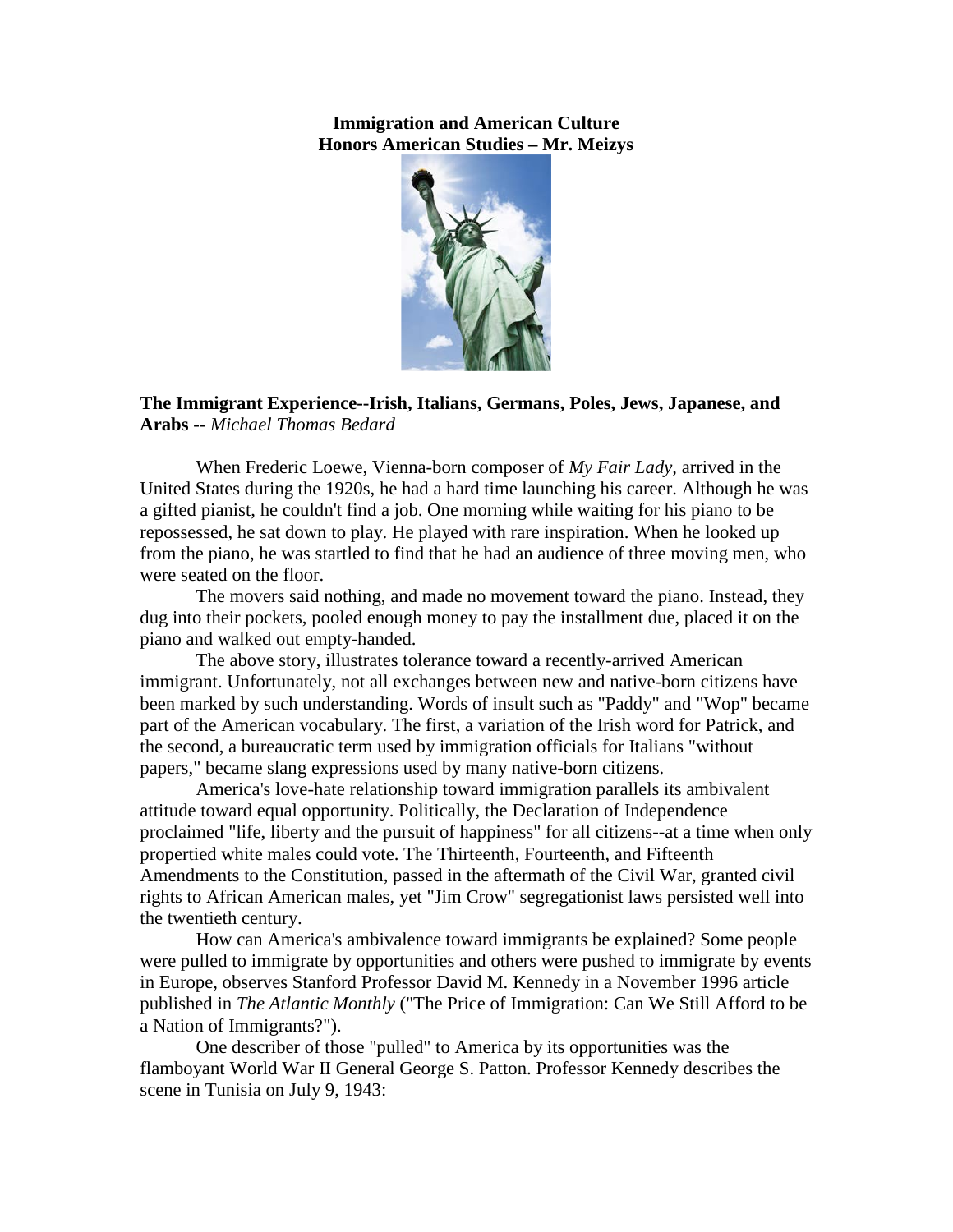The occasion was the eve of the invasion of Sicily, and General George S. Patton Jr., was addressing his troops, who were about to embark for the battle. He urged, "When we land, we will meet German and Italian soldiers whom it is our honor and privilege to attack and destroy. Many of you have in your veins German and Italian blood, but remember that these ancestors of yours so loved freedom that they gave up home and country to cross the ocean in search of liberty. The ancestors of the people we shall kill lacked the courage to make such a sacrifice and continued as slaves."

In his own inimitable idiom Patton was invoking what for most Americans was- and still is--the standard explanation of who their immigrant forebears were, why they left their old countries, and what their effect was on American society. In this explanation immigrants were the main-chance-seeking, most energetic, entrepreneurial, freedomloving members of their Old World societies. They were drawn out of Europe by the irresistible magnet of American opportunity and liberty, and their galvanizing influence on American society made this country the greatest in the world.

And yet not everyone who came to America was pulled here; some were "pushed" by conditions in Europe. Professor Kennedy observes in his article that "a process that eventually put some 35 million people in motion is to be found in two convulsively disruptive developments that lay far beyond the control of individual Europeans." Ultimately 40 percent of this country's population could point to an ancestor who came through Ellis Island.

The first of these forces mentioned by Kennedy needs little elaboration. It was, quite simply, population growth. In the nineteenth century the population of Europe more than doubled, from some 200 million to more than 400 million, even after about 70 million people had left Europe altogether. (Only half of these, it should be noted, went to the United States--one among many clues that the American-as-magnet explanation is inadequate.) That population boom was the indispensable precondition for Europe to export people on the scale that it did. And the boom owed little to American stimulus; rather, it was a product of aspects of European historical evolution, especially improvements in diet, sanitation, and disease control.

The second development was more complex, but we know it by a familiar name: the Industrial Revolution. It includes the closely associated revolution in agricultural productivity. Wherever it occurred, the Industrial Revolution shook people loose from traditional ways of life. It made factory workers out of artisans and, even more dramatically, turned millions of rural farmers into urban wage-laborers. Most of these migrants from countryside to city, from agriculture to industry, remained within their country of origin, or at least within Europe. But in the early stages of industrialization the movement of people, like the investment of capital during the unbridled early days of industrialism, was often more than the market could bear. In time most European societies reached a kind of equilibrium, absorbing their own workers into their own wage markets. But in the typical transitional phase some workers who had left artisanal or agricultural employments could not be reabsorbed domestically in European cities. They thus migrated overseas.

After two centuries, the question remains in America: How does a nation governed by majority rule protect the rights of minorities? A second question also emerges: How do people of diverse backgrounds gain access to the majority culture?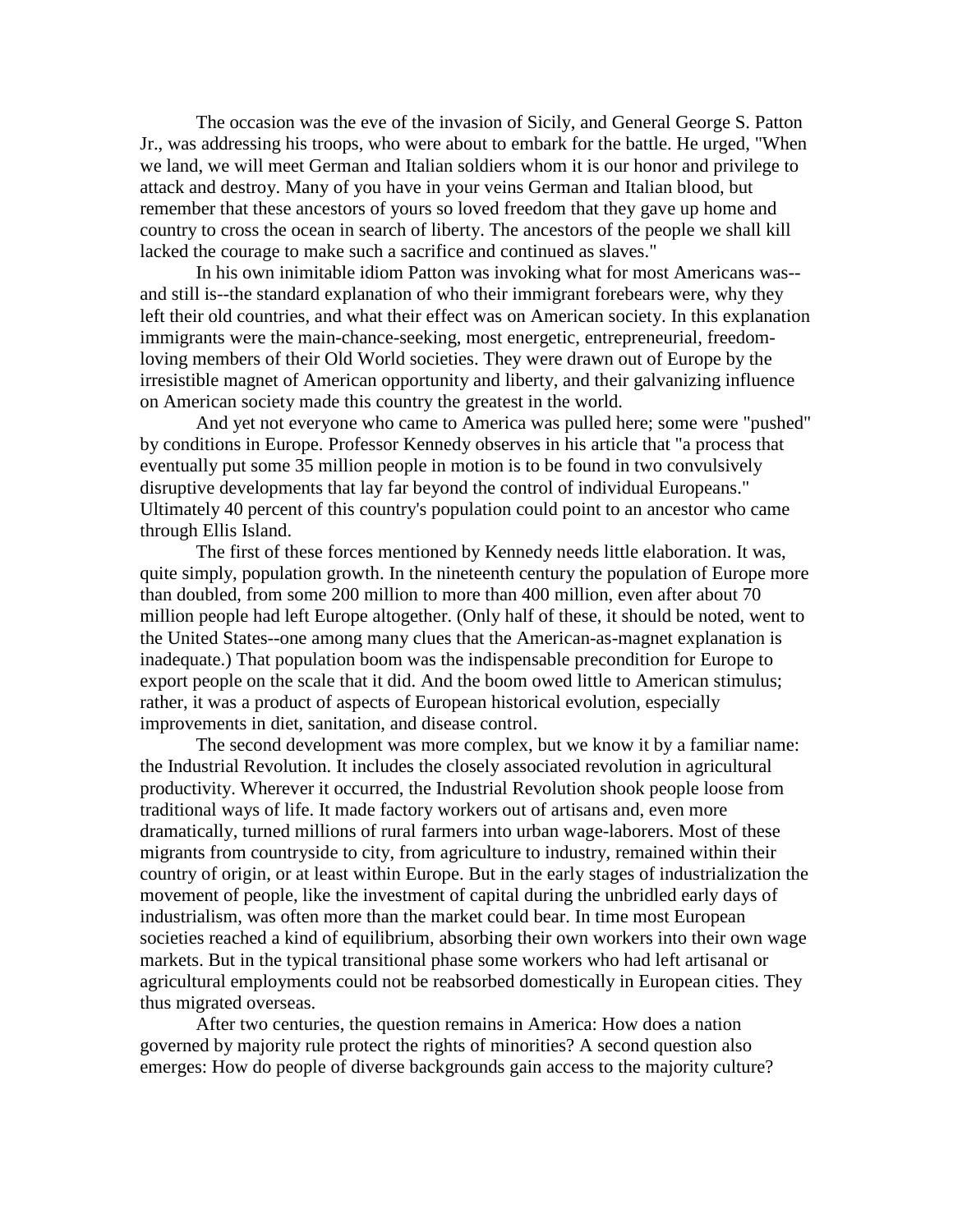The latter has been posed since the beginning of the republic. The framers of the Constitution considered how the "more perfect union" they envisioned could be enlarged by addressing the immigration issue; Article I, section 8 of the Constitution grants to Congress, among other duties, the power to "establish a uniform Rule of Naturalization . . . throughout the United States."

When the Federalist and Anti-Federalist political parties were emerging in the 1790s and early 1800s, the issue of who constituted a "real American" dominated the partisan debate of the day. Ironically, the pro-British Federalists and the pro-French Anti-Federalists (that is, the Democratic-Republican party of Thomas Jefferson), argued over which party could better safeguard the American experiment.

During Federalist President John Adams's term, the Alien and Sedition Acts were passed by Congress in 1798. The Alien Acts empowered the president to imprison or exile foreigners who posed a threat to the government. The Naturalization Act mandated that a foreign-born individual live in the United States for 14 years before citizenship could be granted. (The Constitution required that a person must have been for "fourteen Years a Resident within the United States" to be eligible for election to the presidency!)

One hundred and fifty years later, the "true American" question also dominated the political debate of the day. The House of Representatives established a Committee on Un-American Activities (HUAC) and Senator Joseph McCarthy of Wisconsin instituted a one-man witch hunt for alleged enemies of the republic, most of whom were natural born citizens of the United States. Given these situations, it is not surprising that hostility and suspicion have often greeted immigrants to America in search of a better life.

#### **The Irish**

"The Irish, the most assimilated Catholic ethnic group in America, were the first to experience the lash of hatred at the hands of native Protestant Americans," observes Richard Krickus, author of *Pursuing The American Dream: White Ethnics and the New Populism.* He describes how the newly arrived Irish immigrants existed on the bottom rung of America's social ladder:

In the 1840s Irish immigrants began to enter the United States in large numbers. Unlike those who had previously arrived--the Scotch-Irish Protestants or middle-class Catholics who neatly blended in with the mainstream populace--the newcomers were poor, uneducated Catholics. During the 1840s, 1.7 million Irishmen fled the famine that depleted Ireland's villages and filled its graveyards. Living in dirty, overcrowded hovels along the nation's East Coast cities . . . the Irish who lived in New York City and Boston worked as domestic servants, dug ditches, or labored on the docks toting cargo. Editorialists wrote that they were stupid, lazy, violent, and prone toward drunkenness and criminality. It was alleged that half of the convicted criminals in the mid-nineteenth century were foreign-born and they were ten times as likely as native Americans to live off the dole; most of these miscreants were Irish.

"Paddy" cartoons filled the publications of the day, with the stereotyped Irishmen wearing top hats and waistcoats, sporting large noses and invariably carrying whiskey bottles. Such portrayals, of course, differed from the way the Irish saw themselves. One wrote back home: "How often do we see such paragraphs in the paper as an Irishman drowns--an Irishman crushed by a beam--an Irishman suffocated in a pit--an Irishman blown to atoms by a steam engine--ten, twenty Irishmen buried alive by the sinking of a bank."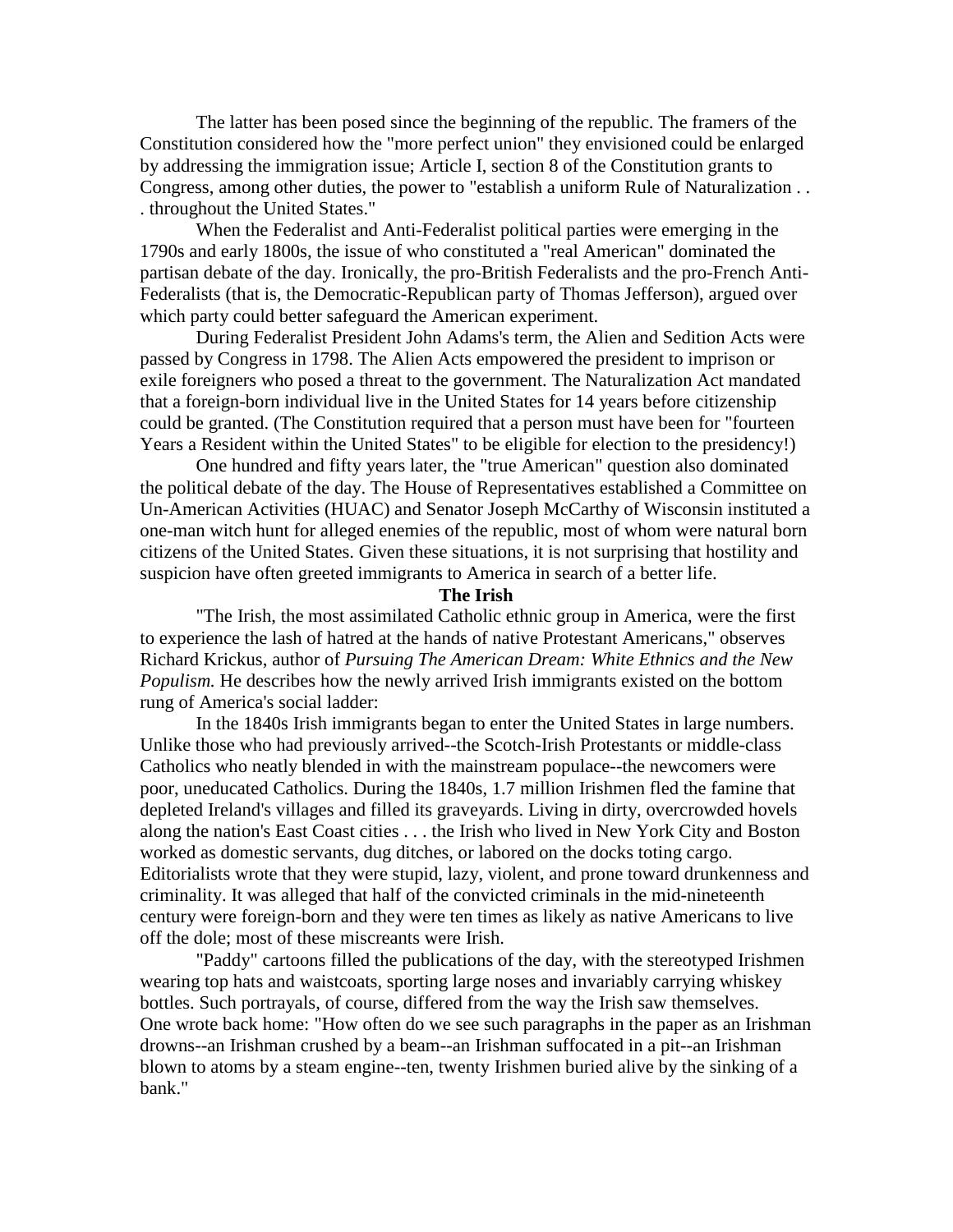Anti-Irish hate literature appeared. In 1836 and 1837, "Maria Monk" (an anonymous anti-Catholic writer) wrote two fictitious books about her experiences as an ex-nun in a Montreal convent where priests raped nuns. Over 300,000 copies of the false accounts were sold prior to the Civil War.

A social war raged within America before the military conflict that split the Union. The "domestic Tranquility" mentioned in the Preamble to the Constitution was not evident in events like these:

A Charleston, Massachusetts, mob burned a convent in 1831.

In 1844, Irish laborers fought anti-Catholics in the Kensington section of Philadelphia.

In 1846, a Philadelphia Irish Catholic church was burned. The German Catholic church a few blocks away was left untouched.

Interpreting the Preamble's goal to "provide for the common defense" domestically, native-born citizens formed political organizations to block immigrant assimilation into society. The American, or Know-Nothing, Party constituted one such group. Formed in 1843, its members came from urban lower-middle-class ranks, opposed immigration, hated Catholicism, and sought to ban parochial schools. They saw themselves as defenders of values and traditions held in common only by native-born citizens.

Members of the secret organization replied "I don't know" when asked questions about the party's policies by outsiders, hence its familiar nickname. The Know-Nothing Party carried Massachusetts in 1854 and nominated former President Millard Fillmore for the presidency in 1856. That a former president could be persuaded to carry the party's antitolerance banner speaks to how respectable it was to oppose people based on their national origin and religious preference, a right guaranteed within the Bill of Rights, in the mid-nineteenth century.

But political action against immigrants did not end there. The anti-Catholic, antiimmigrant, and anti-African American Ku Klux Klan was formed in 1866 at Pulaski, Tennessee. Statements against Irish Catholics appeared in mainstream periodicals and were made by a sitting president in the 1870s.

"The unpatriotic conduct of the Romanish population in our chief cities during the late rebellion is well known. They formed a constant menace and terror to loyal citizens; they thronged the peace meetings; they strove to divide the Union; and when the war was over they placed in office their corrupt leaders," observed *Harper's Weekly* in 1872.

Irish immigrants did play a prominent role in the New York City draft riots during the Civil War; however, many Irishmen served in the Union Army during the conflict. The "Fighting 69th" regiment, which served with distinction, was composed mainly of Irishmen.

In 1875, President Ulysses S. Grant remarked: "If we are to have another contest in the near future of our national existence, I predict that the dividing line will not be Mason and Dixon's, but between (Protestant) patriotism and intelligence on one side, and (Catholic) superstition, ambition and ignorance on the other. . . ."

As noted by Krickus, Irish power in the cities rested on three pillars: the Catholic Church, the labor unions, and the urban political machines. "Paddy wagons" were originally named for the Irishmen contained within them; they were later named for the Irish policemen who operated them. Ironically, the former members of the "criminal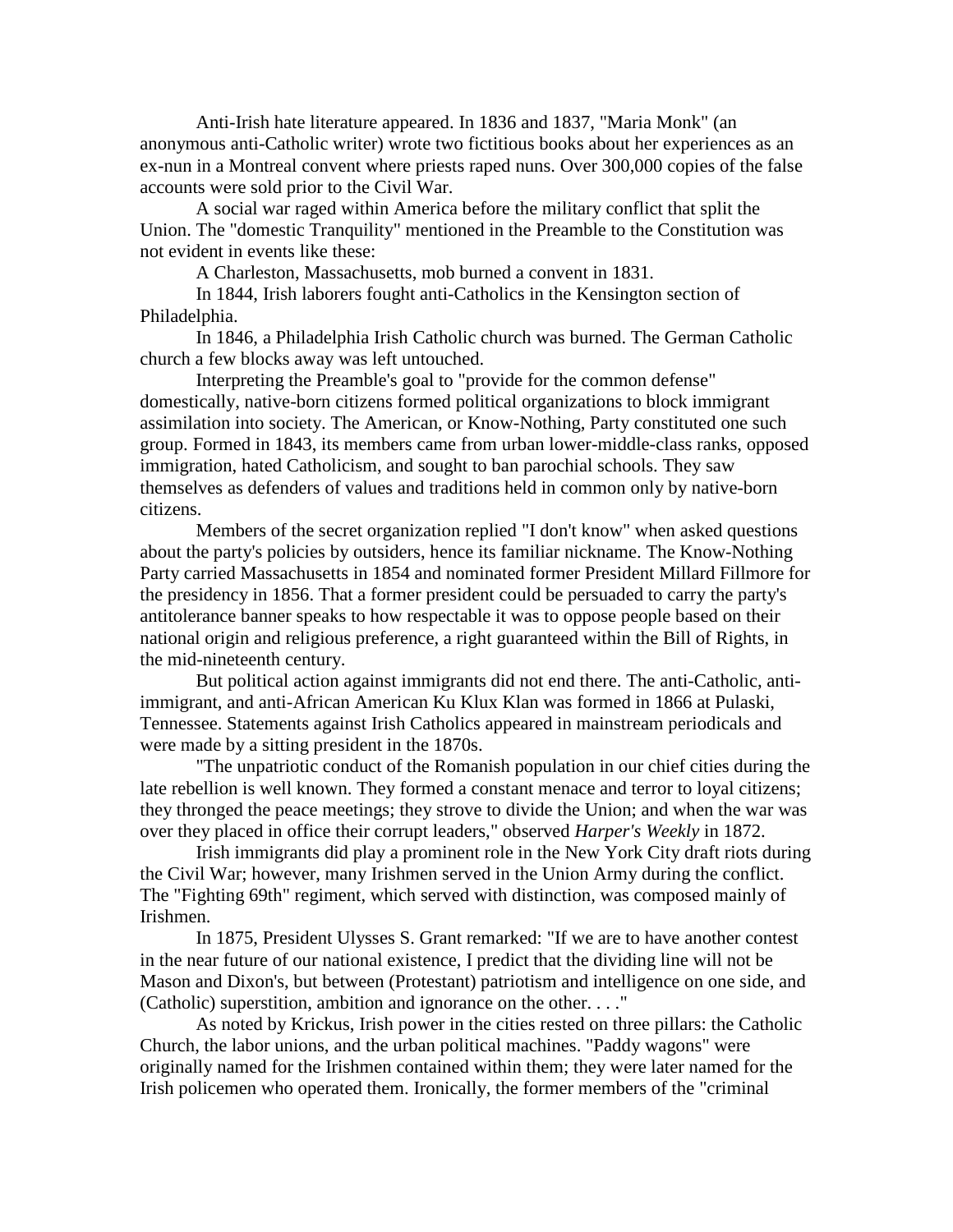element" eventually dominated the New York City Police Department. The 1960s television series *Batman* was on track when it featured "Chief O'Hara"--obviously an Irishman--as the uniformed head of police in Gotham City, a fictionalized New York City.

In 1928, Democratic presidential candidate and Irish Catholic Al Smith lost his bid for the presidency--in part--owing to his religious affiliation. Thirty-two years later, the Democrats again nominated an Irish Catholic for the presidency--Senator John F. Kennedy of Massachusetts.

His Catholicism had to be addressed head on and it was at two decisive points in the campaign. The first occurred during the West Virginia primary in May of 1960; the second took place before an audience of Protestant clergy in Houston on September 12, 1960.

In 1960, only 5 percent of West Virginians were Roman Catholics. To prove that an Irish Catholic could win the November general election, the state's primary was a "must win" for Kennedy. On May 10, 1960, Catholic Senator Kennedy of Massachusetts defeated Protestant Senator Humphrey of Minnesota in West Virginia's Democratic primary. Humphrey's campaign ended that night.

Four months later, Kennedy made these remarks before the 300-member Greater Houston Ministerial Association, as recounted in *The Making of the President 1960:*

. . . because I am a Catholic, and no Catholic has ever been elected President, the real issues in this campaign have been obscured. . . . So it is apparently necessary for me to state once again--not what kind of church I believe in, for that should be important only to me, but what kind of America I believe in.

I believe in an America where the separation of church and state is absolute- where no Catholic prelate would tell the President (should he be a Catholic) how to act and no Protestant minister would tell his parishioners for whom to vote. . . . I am not the Catholic candidate for President. I am the Democratic Party's candidate for President, who happens also to be a Catholic. . . .

But if this election is decided on the basis that 40,000,000 Americans lost their chance of being President on the day they were baptized, then it is the whole nation that will be the loser in the eyes of Catholics and non-Catholics around the world, in the eyes of history, and in the eyes of our own people.

On January 20, 1961, John F. Kennedy was inaugurated as the thirty-fifth president of the United States. The paternal grandson of one Massachusetts state senator and the maternal grandson of another, who had also served as a member of the U.S. House of Representatives and as mayor of Boston for two terms, Kennedy had broken the unwritten rule--the political glass ceiling of its day--that an Irish Catholic couldn't be elected to the nation's highest office.

The Irish came to America during the "Old Immigration" period prior to 1890. From 1820, the year when the federal government began to keep immigration statistics, to around 1890, western and northern Europeans accounted for most of the newcomers. They had the advantage of sharing religious and cultural similarities with those already here.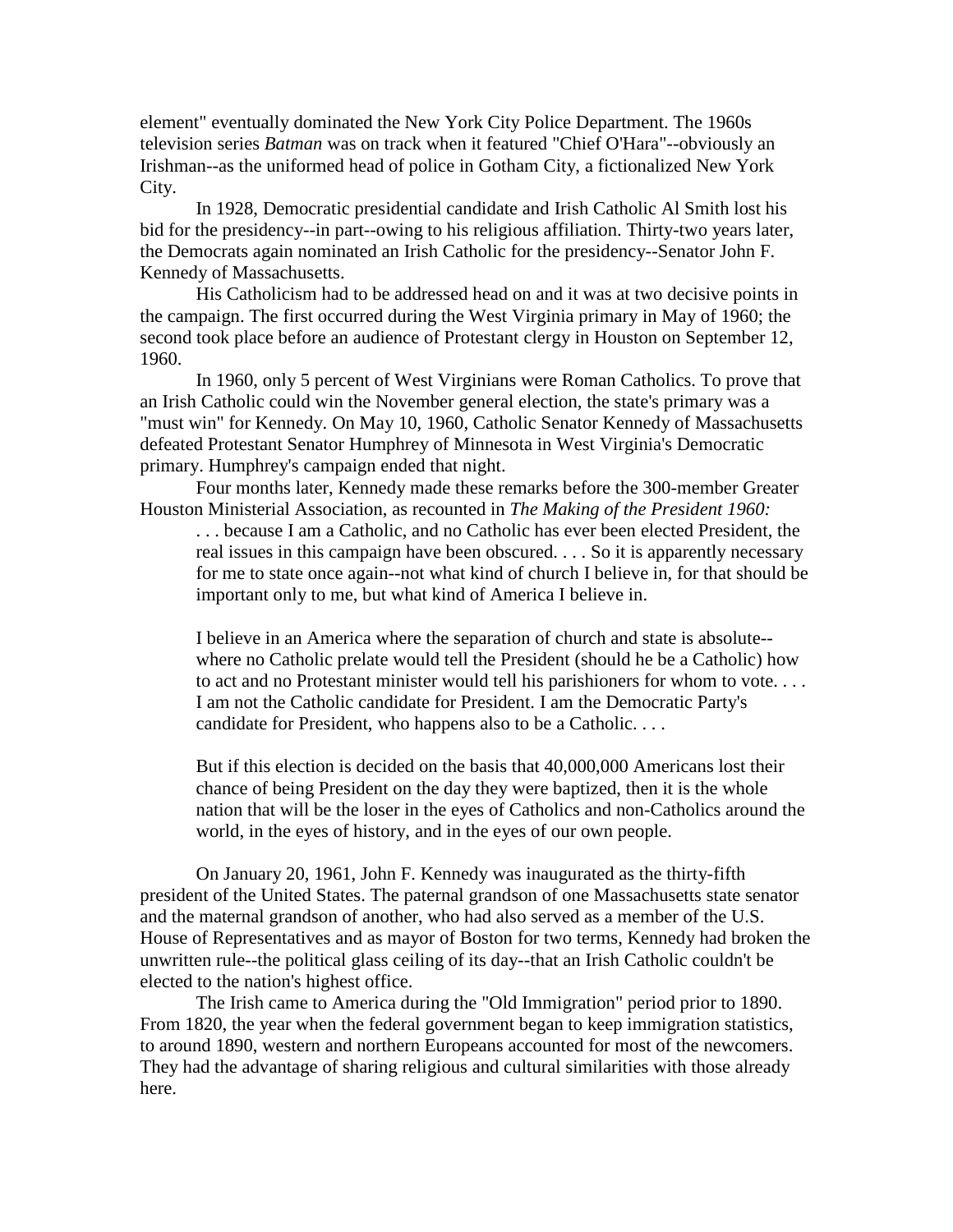Yet the Irish experience in America paralleled that of later immigrant groups. All were subjected to the "new kid on the block" syndrome, whereby they were required to "measure up" to "fit in."

New immigrants faced two common practices: a sociological one known as "scapegoating" and an economic one known as "hard times." "Scapegoating" is a means of diverting mass discontent from the people responsible for the conditions breeding unrest. Throughout American history domestic economic stress has periodically given rise to nativist hostility toward foreigners and "outsiders." At the turn of the century, "Catholics and Jews" and "Wops and Polaks" bore the responsibility for the disruption wrought by urbanization and industrialization. Economic hard times have also contributed to the difficulties experienced by the foreign-born at the hands of the nativeborn. During periods of prosperity, Americans have tended to be more tolerant of alien residents; during periods of hardship, Americans have tended to be less tolerant of immigrant groups.

John Higham, author of *Strangers in the Land: Patterns of American Nativism 1860-1925,* points to the Italian experience in the coal fields of Pennsylvania. "In the seventies and eighties the coal mining country was rapidly becoming the industrial hell of the northeastern United States," he wrote, describing the "grimy company towns," "ravaged landscape," and "class cleavage" that existed in that environment. An economic war between labor and management began in 1865, the year of the Civil War's ending, and strikes, lockouts, and strife pervaded the entire region. Having had enough of native laborers, the mine owners tapped another source: foreign-born workers, from Hungary and Italy. Perceived as creatures of the employers, they experienced hostility and resentment at the hands of Americans who opposed these new strangers.

#### **The Italians**

The Italians constituted one of the largest groups who came to America during the "New Immigration" period. Beginning in the 1890s, more new immigrants came from southern or eastern Europe; 2 million people--47.5 percent of those arriving in the United States from overseas--emigrated from Italy, Poland, and Russia during the decade. Mostly Catholic, they were either unskilled laborers or displaced farmers. Between 1901 and 1910, 6 million immigrants--71 percent of all newcomers--left southern or eastern Europe for the United States.

Commenting on stereotypes applied to the new immigrants, Higham observes: In the case of the Italians, a rather similar fear of "infuriated foreigners" took a different twist. Anti-foreign sentiment filtered through a specific ethnic stereotype when Italians were involved; for in American eyes they bore the mark of Cain. They suggested the stiletto, the Mafia, the deed of impassioned violence. "The disposition to assassinate in revenge for a fancied wrong," declared the Baltimore *News*, "is a marked trait in the character of this impulsive and inexorable race." Every time a simple Italian laborer resorted to his knife, the newspapers stressed the fact of his nationality; the most trivial fracas in Mulberry Street caused a headline on "Italian Vendetta." The stereotype conditioned every major outburst of anti-Italian sentiment in the 1890's. The distinctive nativism which swarthy *paesani* experienced took the guise of social discipline applied to alleged acts of homicide.

These three actions were taken against Italians in the 1890s: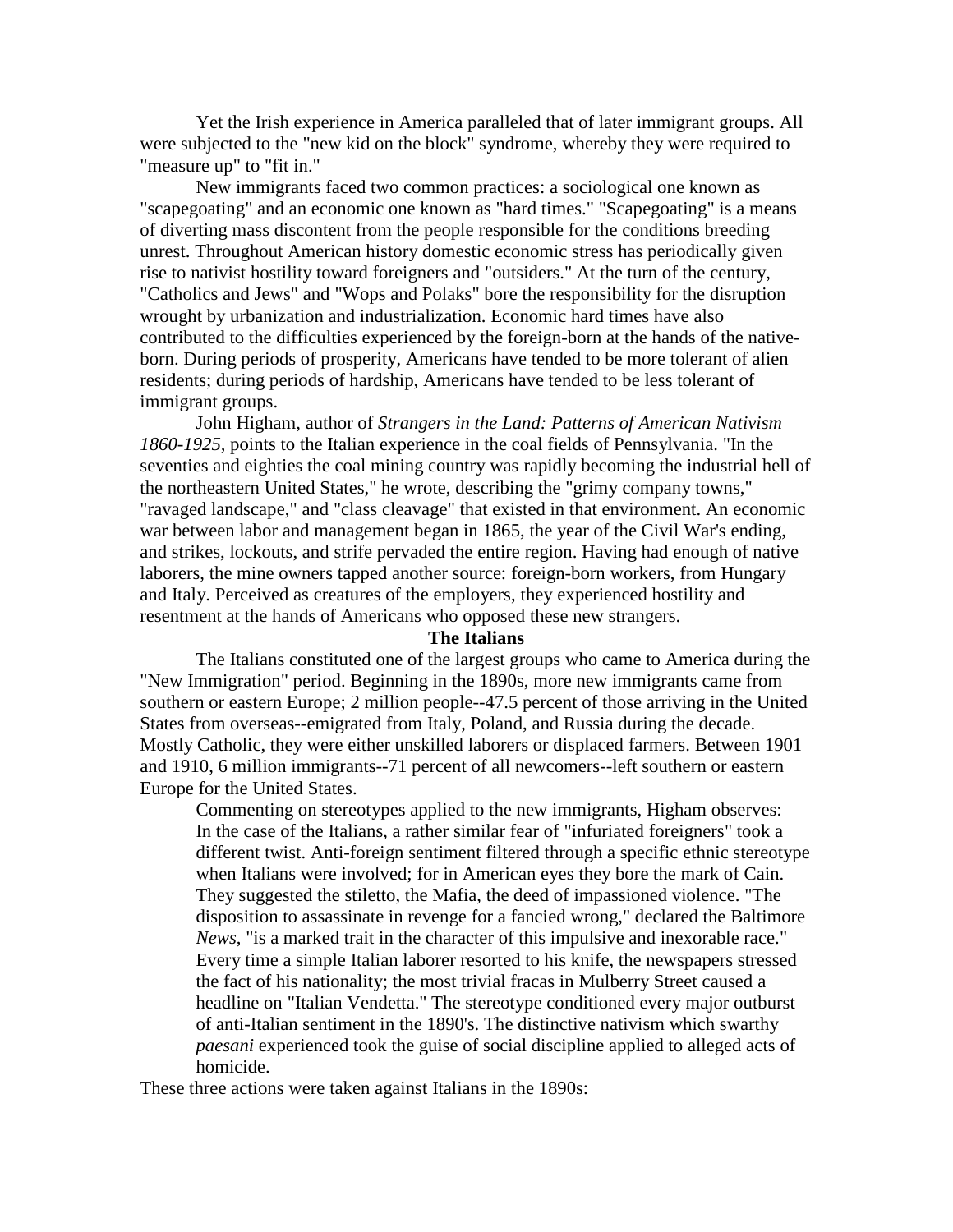In 1891, a New Orleans mob hung eleven Italian suspects following the acquittal of some for the murder of the city's superintendent of police.

In 1895, Colorado miners and residents killed six Italians involved in a nativeborn saloonkeeper's death.

In 1896, a Louisiana town mob broke into a jail and lynched three Italian prisoners.

Hostility toward Italians did not end in nineteenth-century America; it continued into the twentieth century. In 1914, the U.S. Supreme Court upheld a New York statute requiring American citizenship of employees on public projects. Times were hard in the depression year of 1914; the New York City Bricklayers' Union invoked the statute against Italian aliens working on the subway.

Responding to nativist pressures during World War I, Congress passed a deportation law in 1918. It permitted the Secretary of Labor--who presided over the Immigration Bureau--to sign a warrant authorizing the deportation of aliens. Among its grounds for deportation was membership in any organization certified as "subversive" by the secretary.

Ironically, the Immigration Bureau was then headed by the first Italian American ever elected to Congress, Anthony Caminetti of California, while the Secretary of Labor at the time was a naturalized citizen, labor leader William B. Wilson, who was of Scottish origin.

The two clashed on enforcement of the law. Caminetti's bureau attempted to deport 39 alien members of the International Workers of the World (IWW), or "Wobblies," as they were known. But the deportations were largely halted, since Secretary Wilson refused to certify the left-wing labor organization as subversive and required a stringent burden of proof relative to their alleged guilt.

By the dawn of World War II, the Italian presence in America had reached a state of peaceful coexistence with the native born, even though Italy constituted one of three enemy nations. Italian and German Americans were treated as individuals for the purpose of determining their loyalties and allegiances. The same cannot be said for descendants of the third Axis Power--Japan.

### **The Japanese**

Treated as a group, Japanese Americans were "evacuated" from the American West Coast--the area closest to their ancestral homeland--and interned in concentration, or "re-location," camps. They lost most of their possessions, much of their dignity, and all of their honor. Not one case of treason or sabotage was ever prosecuted against a Japanese American during World War II. More information about the Japanese American experience as immigrants are found in chapter 4.

Edison Uno, one of the internees, recounted his wartime experiences in the documentary series *The World At War* (produced by Thames Television in Great Britain, c. 1972):

There was a tremendous change. The change being that we were the same individuals prior to December 7th. December 8th when we went to school, many of our classmates and friends called us dirty Japs, teased us, harassed us and our so-called friends were no longer friends.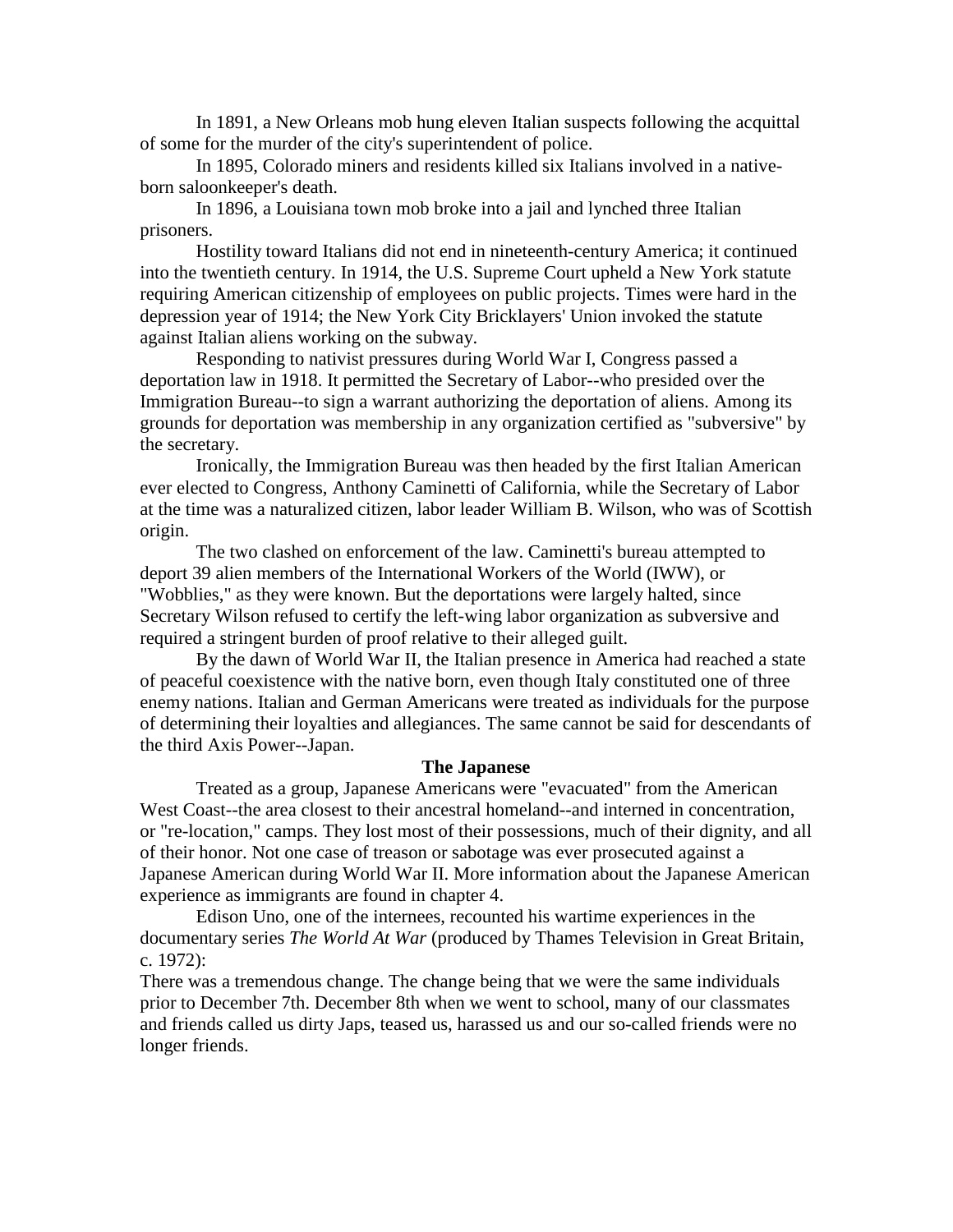The mental anguish that my mother went through--having four of her sons in the service of the United States government--and having her husband labeled a dangerous enemy alien.

We had guards, watchtowers, machine guns. It was a picture of incarceration. We felt that we were prisoners--prisoners in our own country.

Another internee, Isamu Naguchi, drew this comparison later in the program:

In the First World War, as you know, the Germans were hated thoroughly and there was a great deal of discrimination and harassment of the Germans. In the Second World War, we were at war with three different nationalities: the Italians, the Germans and the Japanese.

And I remember that Thomas Mann . . . spoke up for the Germans and said they couldn't be removed because that would be the last despair--having fled Nazi Germany, to be again put into a concentration camp.

And Joe DiMaggio's mother spoke up, you know, and that was a very moving act in San Francisco, I remember. But the Japanese had really nobody. I think the picking on the Japanese was partly a kind of a logistically rational thing that the Army could handle.

They said no, we can't handle the Germans, but we can handle the Japanese. After all, they couldn't have moved all the Germans and the Italians in this country. They would have had to move half the people out of New York City. It would have been ridiculous.

By the end of World War II more than 100,000 Japanese Americans had been interned mostly on the West Coast. On the other hand, the 600,000 German and Italian Americans were treated individually.

Three lessons emerge. Just as hard economic times have affected immigrant groups, so have hard social and political times. The Japanese Americans, unpopular with many Americans before the war, became even more disliked during it. Planted prior to the Pearl Harbor raid, the bitter seeds of animosity sprouted a hundredfold after it.

Further, the Japanese American experience during World War II indicates one thing: that the road traveled by "ethnic groups" in America--though an often long and tough one--has not been as rough as that traveled by people of different "racial groups." One former Roosevelt administration official, after describing the jealousy of many Californians for the productive Japanese-American farmers, commented that the government acted "hastily and brutally." "Racially" applies as well.

Also evident is the impact of wartime emergency measures on civil rights in America. Executive Order 9066 barred people of Japanese descent from the Pacific coast area. In 1944, the U.S. Supreme Court upheld a 1942 military order enforcing it in *Korematsu* v. *United States.* However, Justice Murphy, one of three dissenters, concluded: "This exclusion [falls] into the ugly abyss of racism . . . The reasons [for the removal] appear . . . to be largely an accumulation of much of the misinformation, halftruths and insinuations that for years have been directed against Japanese Americans by people with racial and economic prejudices."

## **The Germans**

German Americans fared better than their Japanese American counterparts during World War II. However, citizens of German ancestry were hated and discriminated against during the First World War. American language changed as German-sounding words were "Americanized": for example, "frankfurters," named for the sausages made in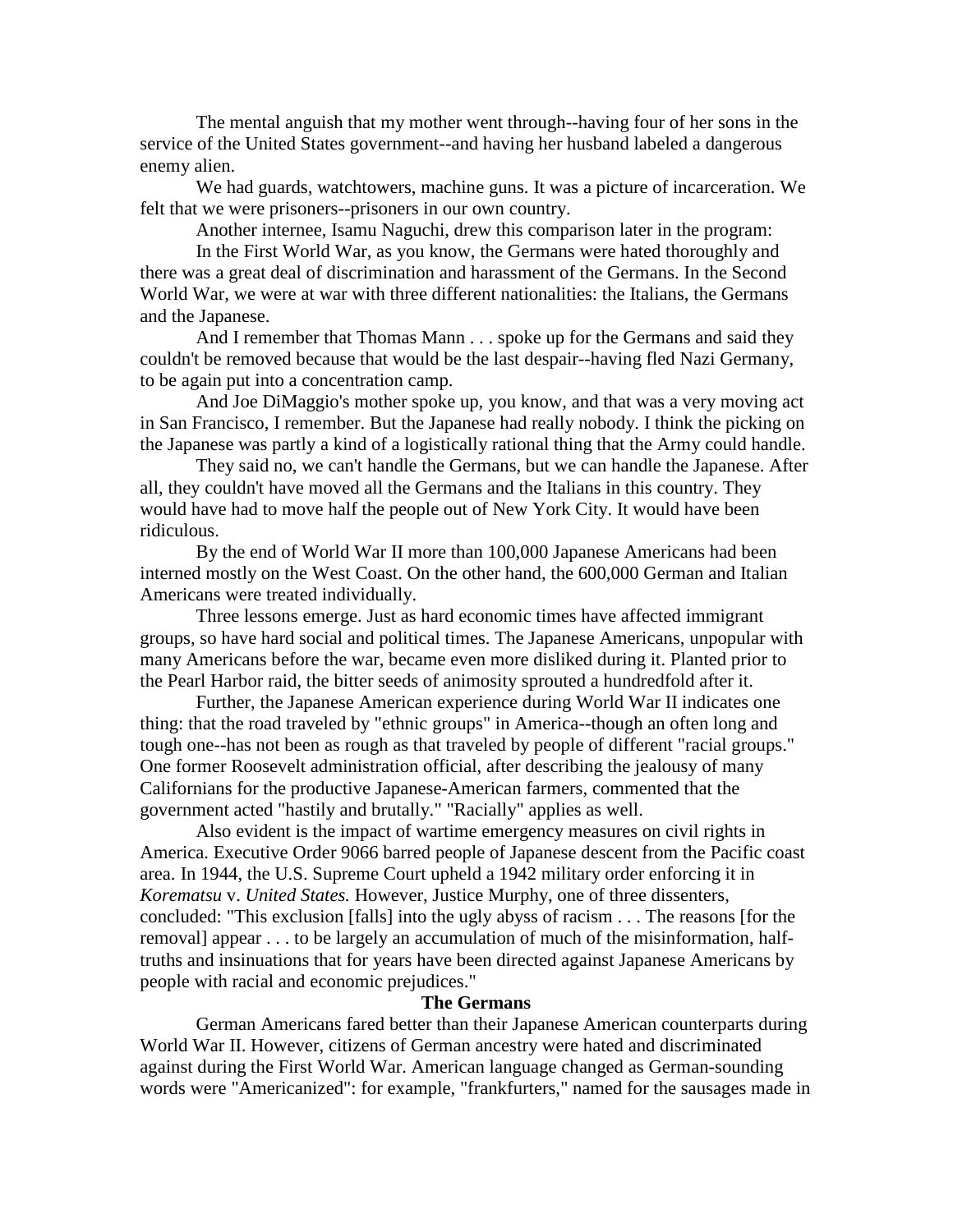Frankfort, Germany, became "hot dogs." German language and literature courses ceased to be taught in U.S. schools and colleges.

Historically, Germans represented the largest of all the immigrant groups who came to the United States between 1820 and 1960. The table compares their numbers with those of eight other nationalities.

*We The People: An Atlas of America's Ethnic Diversity* describes the German contribution this way:

Germans were the most important white ethnic population other than the English in the period before the American Revolution, making up almost 9 percent of the population in 1790. . . . Their descendants and those of the larger nineteenth- and twentieth-century immigrant groups have made the total German-ancestry population almost equal in size to the English. English and German ancestries were each reported by over 26 percent of those who responded to the ancestry question [in the 1980 census form].

Despite their numbers, German Americans were by no means completely safe from nativism. Richard Krickus observes:

Once the United States entered the [First World] war . . . the German-Americans came under heavy pressure to "assimilate"; their loyalty was held suspect and as nativist hysteria about a `German fifth column' spread, businessmen with German surnames were boycotted and some German language newspapers were forced to close. After American troops set sail for Europe, citizens of German descent were under incessant pressure to demonstrate their loyalty; many responded by relinquishing their membership in German organizations, attending churches which were distinctively `American,' using English in their meeting halls, and instructing their children not to lapse into German outside the house. Like the Southern Wasps after the Civil War, the German-Americans sought to protect themselves from accusations that they were antipatriotic by wrapping the Stars and Stripes tightly around themselves. . . they first reacted to the war as Old World nationalists but that sentiment was later superseded by New World patriotism.

Germany no longer serves as a major source for immigration to the United States. Today's immigrants, escaping economic hardships or fleeing from politically repressive regimes, tend to come from Third World nations. The table on the following page, based on U.S. Immigration and Nationalization Service figures, indicates the national origin of the 530,639 people admitted to America in 1980.

As shown by the table, only one nation (Great Britain) sends people to America who speak English as their first language; those from the other nine speak in other tongues. Though revisited here, the issue of which language should be spoken in the United States has been raised before, see chapter 4.

## **"English Only**"

Following American entry into the First World War, Iowa's governor mandated by proclamation that English be spoken in all schools--both public *and* private. The sweeping declaration also extended to church services and private telephone conversations, areas normally granted First Amendment "free speech" protection. "English only" directives were not limited to Iowa. By the end of 1919, fifteen states had statutes on the books requiring that English be spoken in *all* schools.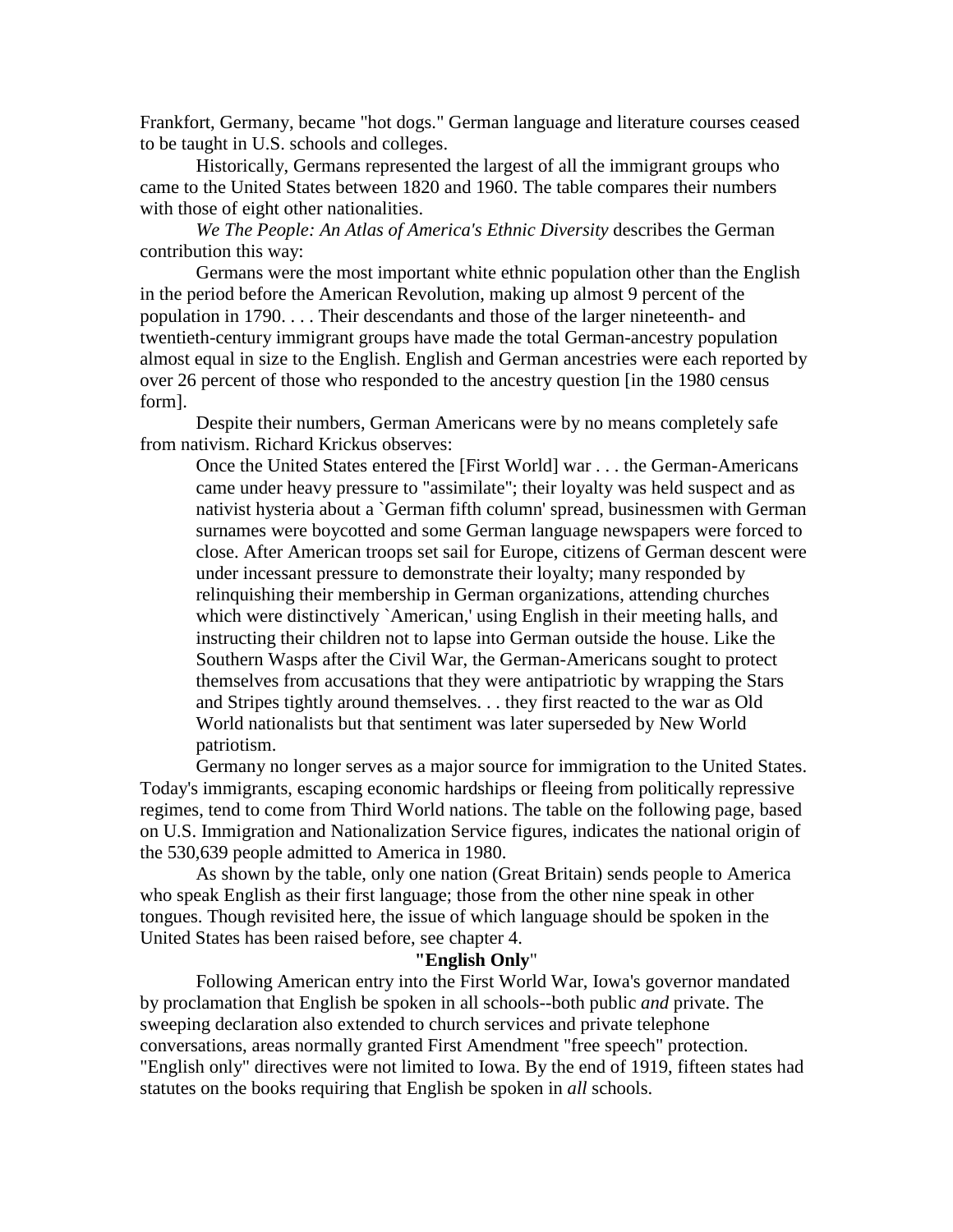The issue has arisen again. In the 1990s, legislatures across America have debated "English only" bills. The forces allied both for and against such legislation are particularly vocal and polarized in states with large foreign-born populations. As immigrants continue to arrive from lands where English is not the dominant language, this emotionally charged cultural issue will increase in importance.

# **The Poles**

The Poles brought their Slavic language with them when they began arriving in the 1870s. Their first destination was the coal fields of Pennsylvania. By 1880, Poles had arrived around the Great Lakes in the Midwest; Russo-Polish Jews could also be found in New York City.

Higham recounts one early example of their "welcome": "In the early seventies, at the peak of America's receptiveness to immigrants, native settlers refused to move into the same vicinity with a Polish colony in Illinois, the land nearby long remaining vacant."

Amidst these nativist forces stood one force *for* the alienated Poles: the Roman Catholic Church. Krickus describes the centrality of its place in the everyday life of the Polish:

The church was a source of security for the immigrants; it was part of the Old World transplanted and a refuge from a frightening environment. In America the church among the Poles took on an importance that was unrivaled even in Poland, where the peasants were among the most devout Catholics on the Continent. Even those who took their religion lightly in the old country were attracted to the church in America because it was the focal point of immigrant life ...

The church was the nexus for organizations which proliferated as the immigrant community grew. After World War I the largest Polish parish in the United States, St. Stanislaw Kostka in Chicago, was home for 140 organizations--mutual aid societies, women's organizations, youth groups, cultural associations, and various and sundry other organizations serving the Polish immigrants of the parish. The priest was often the best educated member of the community and he could perform services crucial to the welfare of his parishioners; he found work for the unemployed, served as banker, marriage counselor, judge, and scribe, and intervened with the authorities when one of the faithful broke the law. The church for many years was the only institution to which the immigrant had access which wielded power; even the American authorities respected it.

The church constituted a powerful bastion on which the hopes of Catholic immigrants--the Poles especially--rested. It represented the first stage of access to the majority culture. The Roman Catholic Church served as the intermediary between the larger society and the smaller ethnic community.

Gaining access to local political machines represented the next step in Americanization for immigrants. As a particular community grew and its members became voting citizens, local "pols" would serve its needs and eventually recruit candidates from among its ranks. However, the coming of the New Deal to America eventually diminished both church and machine influence among immigrants, as the federal government provided many services formerly given by those more locally based institutions.

#### **The Jews**

Unique in several ways is the Jewish American legacy. Outside the Christian mainstream, they brought an entirely different religious tradition with them. Their social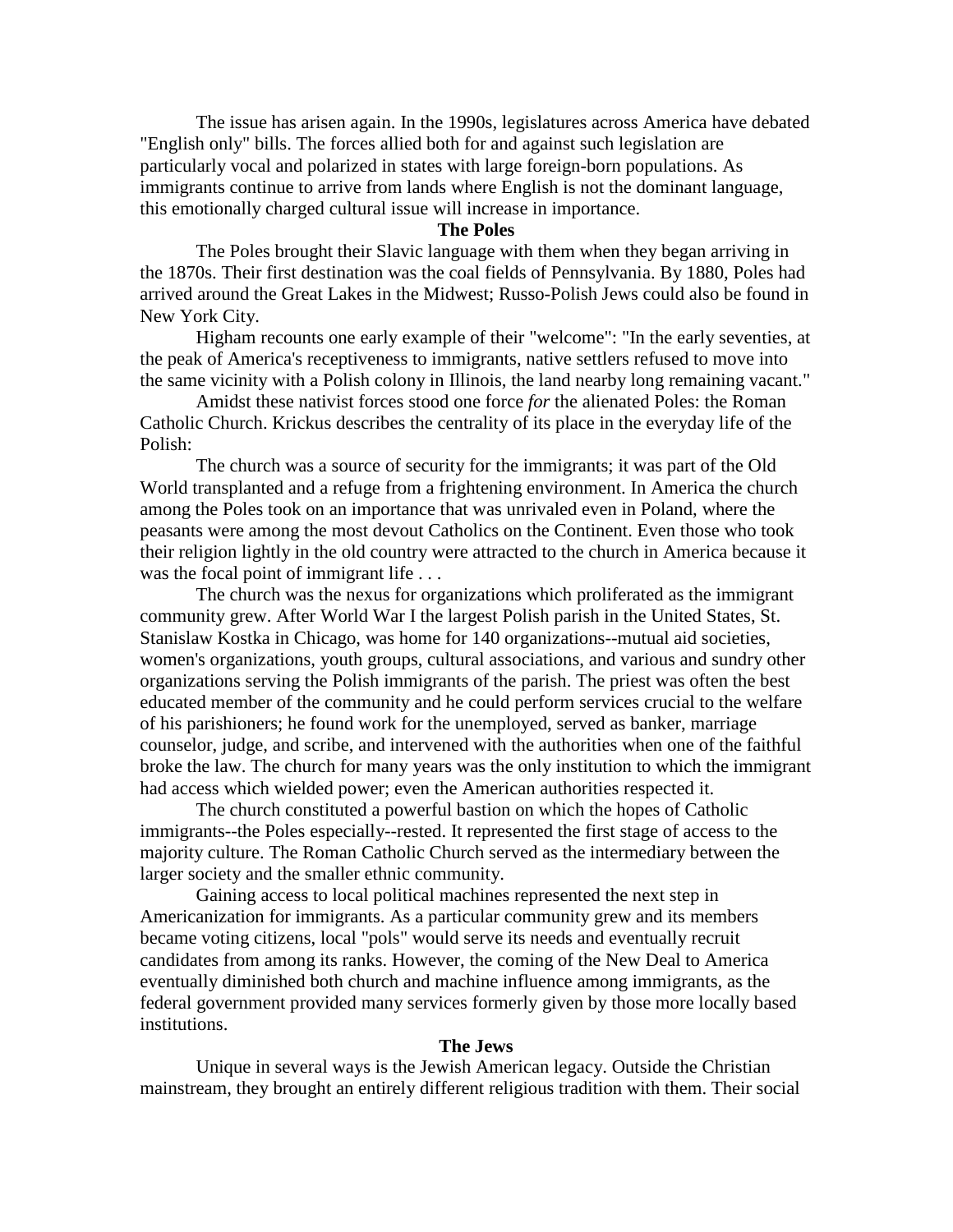mobility, built on the foundation of higher education, attained remarkable heights. Their relatively small numbers--currently around 3 percent of the U.S. population--raise special issues of "assimilation" within the larger culture.

The first wave of Jewish emigrants came from Germany before the Civil War. Higham describes how the stereotypes they initially encountered in Europe followed them across the Atlantic:

Smallest of the prominent immigrant groups, American Jewry was largely a byproduct of immigration from Germany. At first, native folk had difficulty in differentiating Jews from Germans, but with the dispersion of Jewish peddlers and shopkeepers throughout the country, the European tradition of the Jew as Shylock came to life. To a segment of American opinion, the Jews seemed clothed in greed and deceit. It was this conception that had exposed them to the charge of disloyal profiteering during the [Civil] war. Thereafter the persistent Shylock image acquired a significant new dimension. It broadened during the Gilded Age into an indictment of Jewish manners for vulgarity and ostentation. The Jew, it now appeared, was not only mercenary and unscrupulous but also clamorously self-assertive--a tasteless barbarian rudely elbowing into genteel company. In line with this impression, society began to exclude Jews from areas of intimate social intercourse, the most celebrated of the initial proscriptions being at eastern summer resorts.

Jews of Slavic origin constituted the second wave of Jewish immigration. Between 1881 and 1925, 2,650,000 Jews emigrated from Eastern Europe to the United States. They were different from the Western European Jews in many cultural respects. Within the context of the other "New Immigration" peoples, the Jewish immigrants from Eastern Europe experienced serf-like condition within their "ghettos" prior to coming to the United States.

Jewish American families placed a high emphasis on scholarship and entry into the three Learned Professions--theology, law, and medicine. Today, they are well represented in the teaching, legal, and medical fields. In the 1990s, the quiz show *Jeopardy* provided the answer, "This U.S. ethnic group has the highest percentage of college graduates"; the correct question emerged: "Who are the Jews?"

The issue of Jewish "assimilation" has been posed in the popular culture. A 1993 movie, *The Opposite Sex and How to Live with Them,* features the courtship and eventual marriage of a Catholic woman named Carrie Davenport and a Jewish man named David Crown. Carrie introduces David to her WASPish friends at a wine and cheese party.

Following the encounter, David spoke to Carrie about the experience. "Well, what about your friend, Chipper?" David asked. "He was following me from room to room- ah, excuse me David--but what exactly kind of Jew are you? Are you an assimilated Jew or are you a committed Jew?"

Though not assimilated with respect to their religion, the Jews have committed to participating fully in the American mainstream. Politically, they have served in all branches and levels of government. A "Jewish seat" has normally been reserved on the U. S. Supreme Court. One person of Jewish descent--whose family totally assimilated, including conversion to Christianity--was even nominated for the presidency: Barry Goldwater (the original surname was Goldwasser), the arch-conservative Republican candidate in 1964.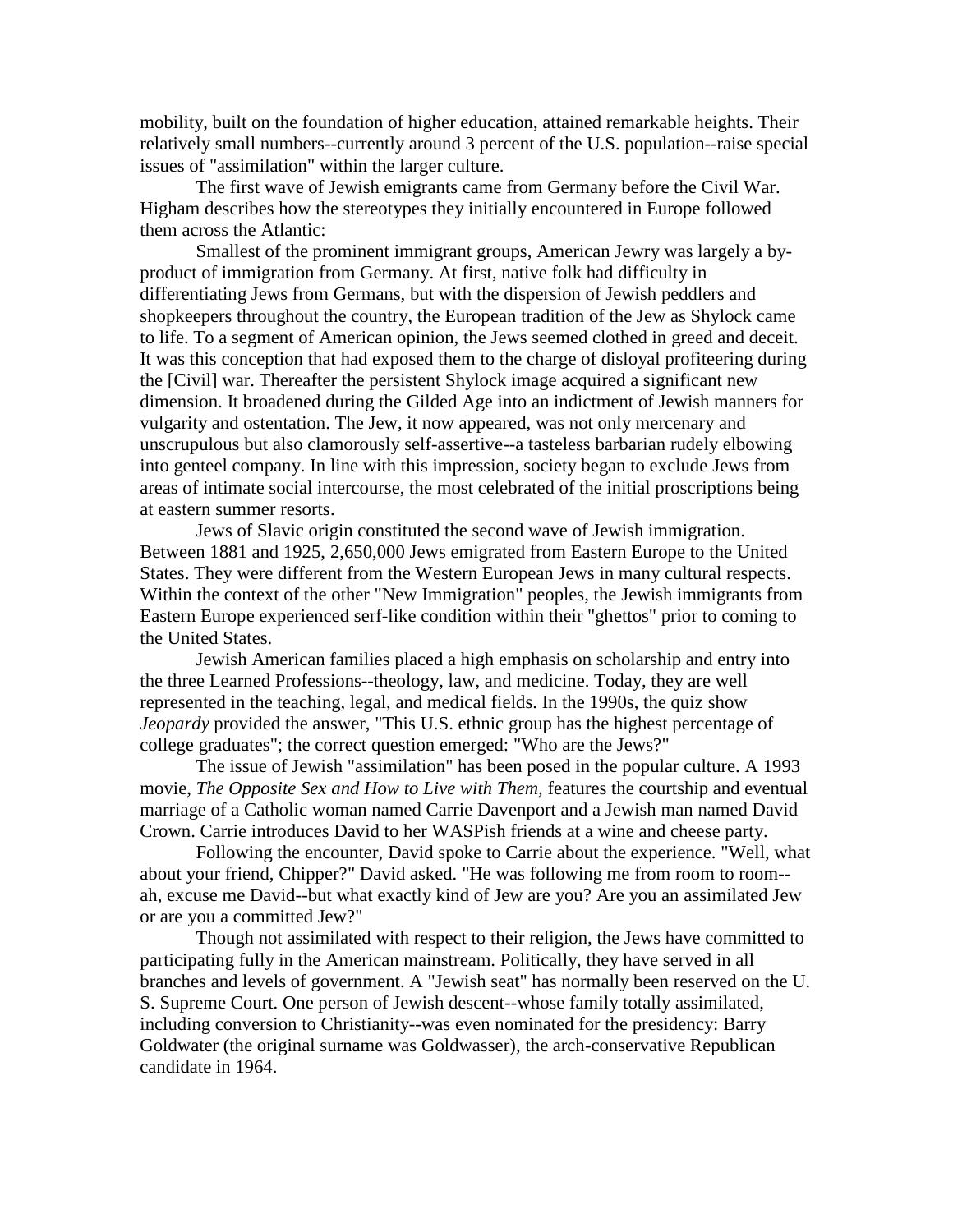## **The Arabs**

What do consumer advocate Ralph Nader, deejay Casey Kasem, heart surgeon Michael De Bakey, Heisman Trophy winner Doug Flutie, and former Senate majority leader George Mitchell have in common? All are Arab Americans.

In the late 1800s, the first Arab immigrants to America, mostly members of the Christian faith, came from Syria and Lebanon. Most became merchants in their adopted country.

Arabs who came to the United States after World War II did so as a result of changing political and economic conditions in their own countries. Displaced Palestinians, dispossessed Egyptians, and escaping Syrians arrived following the founding of the Israeli nation, the confiscations wrought by President Gamal Abdel Nasser's "reforms," and the overthrow of Syria's government by revolution, respectively.

"Immigration from the Middle East picked up dramatically in the 1960s. In fact, more than 75 percent of foreign-born Arab Americans in 1990 had immigrated after 1964. . . . This recent flood is due in large part to the Immigration Act of 1965, which ended a quota system that favored immigrants from Europe," observed Samia El-Badry, author of "The Arab-American Market," an article published in the January 1994 issue of *American Demographics* magazine.

According to the Census Bureau's definition, Arab Americans are people who trace their ancestry to the northern African countries of Morocco, Tunisia, Algeria, Libya, Sudan, and Egypt, and the western Asian countries of Lebanon, occupied Palestine, Syria, Jordan, Iraq, Bahrain, Qatar, Oman, Saudi Arabia, Kuwait, United Arab Emirates, and Yemen.

El-Badry's observations on the Arab American experience give a clear interpretation of census data:

The 1990 census found 870,000 Americans who list an Arab country among their two top ancestries . . .

Census data show that 82 percent of Arab Americans are U.S. citizens, and 63 percent were born in the U.S. . . .

As with many other minorities, Arab Americans are a geographically concentrated group. Over two-thirds live in ten states; one-third live in California, New York, and Michigan. They are also more likely than other Americans to live in metropolitan areas. Thirty-six percent of Arab Americans live in ten metro areas, led by Detroit, New York, and Los Angeles-Long Beach . . .

Immigrants coming from Arab nations still represent less than 3 percent of all immigrants coming to the United States, but their numbers are growing. In 1992, more than 27,000 people from Arab nations immigrated to the United States--68 percent more than those who came ten years earlier . . .

The economic and political instability of many Arab countries will spur continued growth in the Arab-American community.

Arab stereotypes include name-calling descriptions such as "A-rabs," "camel jockeys," and "towel heads." Perhaps the most pervasive of stereotypes sees Arabs as "terrorists." The April 19, 1995, bombing of the Oklahoma City federal building was instantly followed by media and public speculation that Arab terrorists were involved. That was not the case.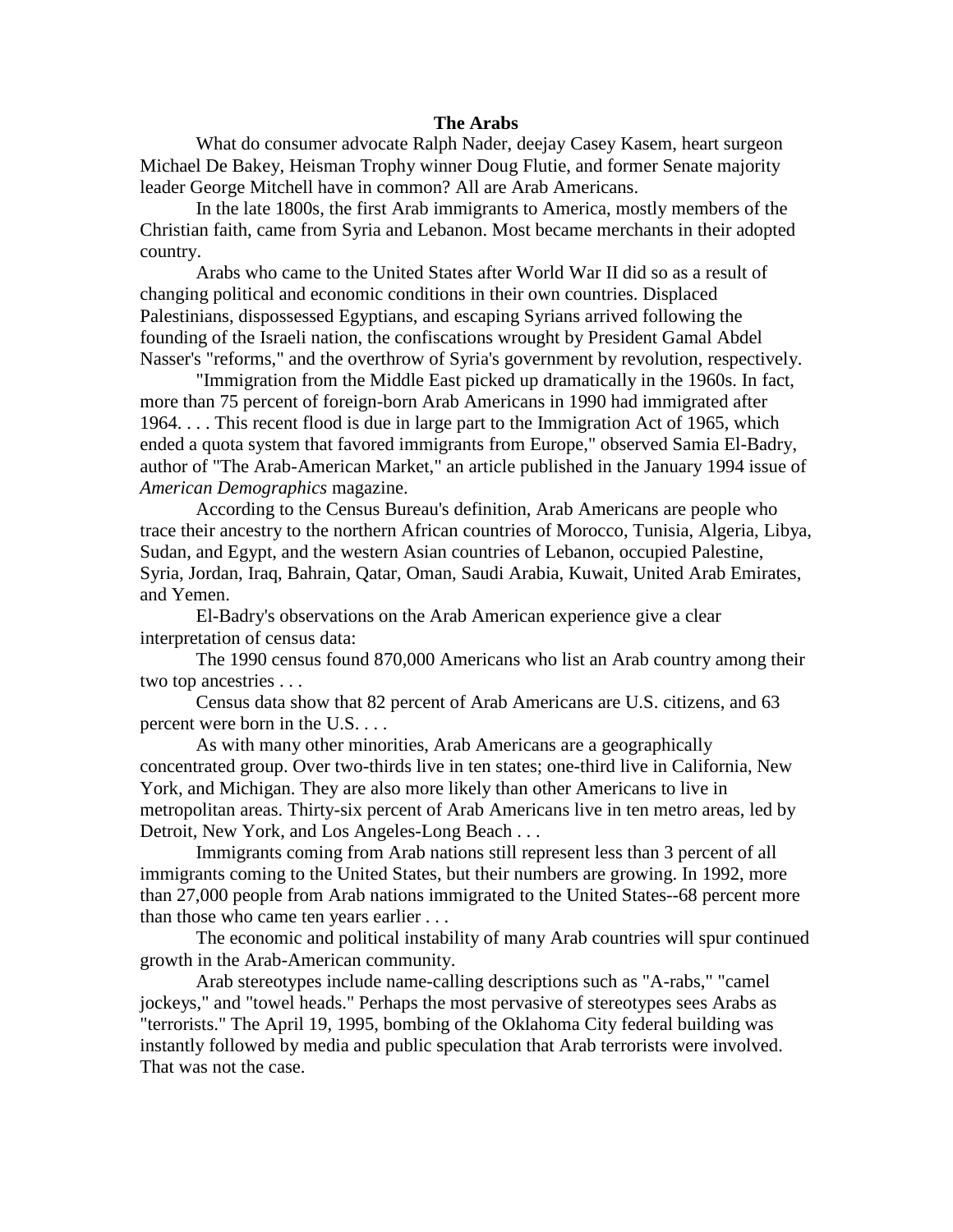Even prior to the incident, Arab Americans were subjected to harassment and abuse in the United States. The American-Arab Anti-Discrimination Committee (ADC) tracked 119 "hate crimes" against Arab Americans in 1991--the year of Operation "Desert Storm." The committee defined "hate crimes" as acts of violence "motivated in whole or in part by bias" that "manifest evidence of prejudice based on race, religion, sexual orientation, or ethnicity"--the U.S. Justice Department's standard for investigating "hate crimes."

*Newsweek's* February 29, 1988, "My Turn" column featured "The Media's Image of Arabs," by Jack G. Shaheen. He comments:

America's bogyman is the Arab. Until the nightly news brought us TV pictures of Palestinian boys being punched and beaten, almost all portraits of Arabs seen in America were dangerously threatening. Arabs were either billionaires or bombers--rarely victims. They were hardly ever seen as ordinary people practicing law, driving taxis, singing lullabies or healing the sick. . . A dictionary informed my youngsters that an Arab is a "vagabond, drifter, hobo and vagrant" . . . The Arab remains American culture's favorite whipping boy...

To me, the Arab demon of today is much like the Jewish demon of yesterday. We deplore the false portrait of Jews as a swarthy menace. Yet a similar portrait has been accepted and transferred to another group of Semites--the Arabs. Print and broadcast journalists have started to challenge this stereotype . . .

It would be a step in the right direction if movie and TV producers developed characters modeled after real-life Arab Americans. We could then see a White House correspondent like Helen Thomas, whose father came from Lebanon, in *The Golden Girls,* a heart surgeon patterned after Dr. Michael DeBakey on *St. Elsewhere,* or a Syrian American playing tournament chess like Yasser Seirawan, the Seattle grandmaster. The stereotypical Arab American usually portrayed in the mass media presents a false image of this diverse population.

Arab Americans, like other "hyphenated" Americans, have had to endure stereotypes and discrimination. Proving that one's ethnic group can fit into the American "Melting Pot" has served as one of the recurring realities of U.S. history, and not for just the Irish, Italian, German, Polish, Jewish, and Arab Americans among us. The same situation applied equally to the Austrians, Belgians, Czechs, Dutch, French, Greeks, Hungarians, Norwegians, Portuguese, Swiss, Turks, Yugoslavians, and other Europeans who came in search of a better life.

### **Ethnicity and Civil Rights**

The three presidential elections of the 1960s show how attitudes about civil rights changed in America. In 1960, the Republican and Democratic party platforms both called for moderate change and progress. Once elected, President Kennedy moved prudently to advance the concept of equal employment opportunity for all citizens, but landmark civil rights legislation was not passed during the life of his administration.

That achievement fell to his successor, Lyndon B. Johnson, who enthusiastically signed the Civil Rights Act of 1964. He campaigned for re-election on that and other egalitarian issues and received an amazing 61 percent of the popular vote. Civil rights was a winning issue in 1964.

Four years later, the tide had turned. Civil rights had once again become divisive. Alabama Governor George Wallace seized upon the "white backlash" against it.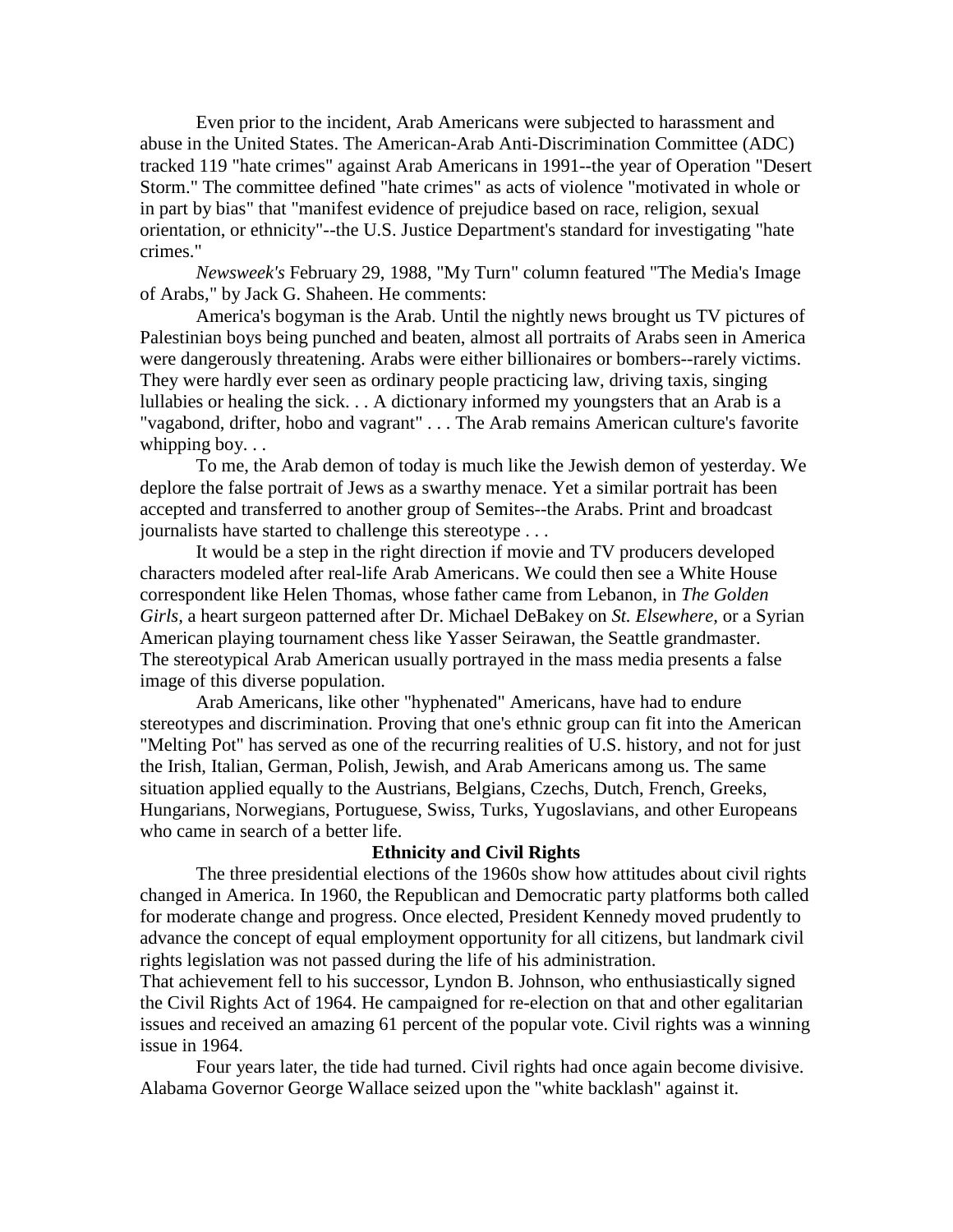Appealing to white ethnic voters, he received 9,906,141 votes nationwide--13.5 percent of all those cast--and the 45 electoral votes of Alabama, Arkansas, Georgia, Louisiana, and Mississippi.

In *The Making of the President 1968,* Theodore H. White described Wallace's movement:

. . . I joined the Wallace campaign in Chicago, four weeks after the Democratic convention. . . . He led his country picnic through the streets of Chicago, and scores of thousands were there to greet him. The signs spoke the emotions he aroused: . . . AMERICA--LOVE IT OR LEAVE IT . . . HAVE OUR SCHOOLS BEEN SOLD TO THE GOVERNMENT? POLISH WANT WALLACE. ITALIAN POWER FOR WALLACE. WALLACE--FRIEND OF THE WORKING MAN. VOTERS RING THE BELL OF LIBERTY WITH WALLACE. GIVE AMERICA BACK TO THE PEOPLE, VOTE WALLACE.

White commented that Wallace "was telling the people that their government had sold them out. Alienation is one of the most fashionable words in current American politics. It is the negative of the old words, the old faith that America was a community, and that government served the community. Alienation is disillusion--the sense that government no longer serves the interests of the people."

White ethnic America was questioning the effect on its future that civil rights legislation might bring. And the questions extended beyond the political process into the entertainment industry, including television sitcoms. The fifteenth episode of *The Odd Couple* debated the merits of affirmative action programs.

College quarterback Ernie Wilson, "the greatest Eskimo athlete of all time" and "the greatest quarterback in college football today," retained sports writer Oscar Madison (Jack Klugman) to represent him before pro football talent scouts. But the Eastern Conservatory of Music was also interested in Ernie Wilson and offered him a full scholarship.

Oscar's roommate Felix Unger (portrayed by Tony Randall) heard Ernie playing his cello--badly--and called Effram Goodchild, who had made the scholarship offer. After they listened to his playing, they conferred privately. Felix asked how the conservatory could offer Ernie a scholarship for such awful playing. Mr. Goodchild admitted that they had not heard Ernie's playing before, but that they needed an Eskimo student.

"You offered him a scholarship because he's an Eskimo . . . I think that's terrible," Felix told Goodchild. As if to speak for all angry white ethnics, he exhorted, "A man should have a chance because of his abilities, not because of his ethnic background." Goodchild responded, "We're merely victims of the system," to which Felix retorted, "Well, I think it's a rotten system!"

Felix Unger was not alone in thinking that the affirmative action system was "rotten." Many agreed with him and they didn't exist only on TV sitcoms.

Alexis de Tocqueville, author of *Democracy in America* (1835), observed: "Scarcely any political question arises in the United States which is not resolved, sooner or later, into a judicial question." The political questions raised about civil rights in the 1960s went to the courts during the 1970s. Chief among these cases was *Regents of the University of California* v. *Bakke,* decided by the U.S. Supreme Court in 1978.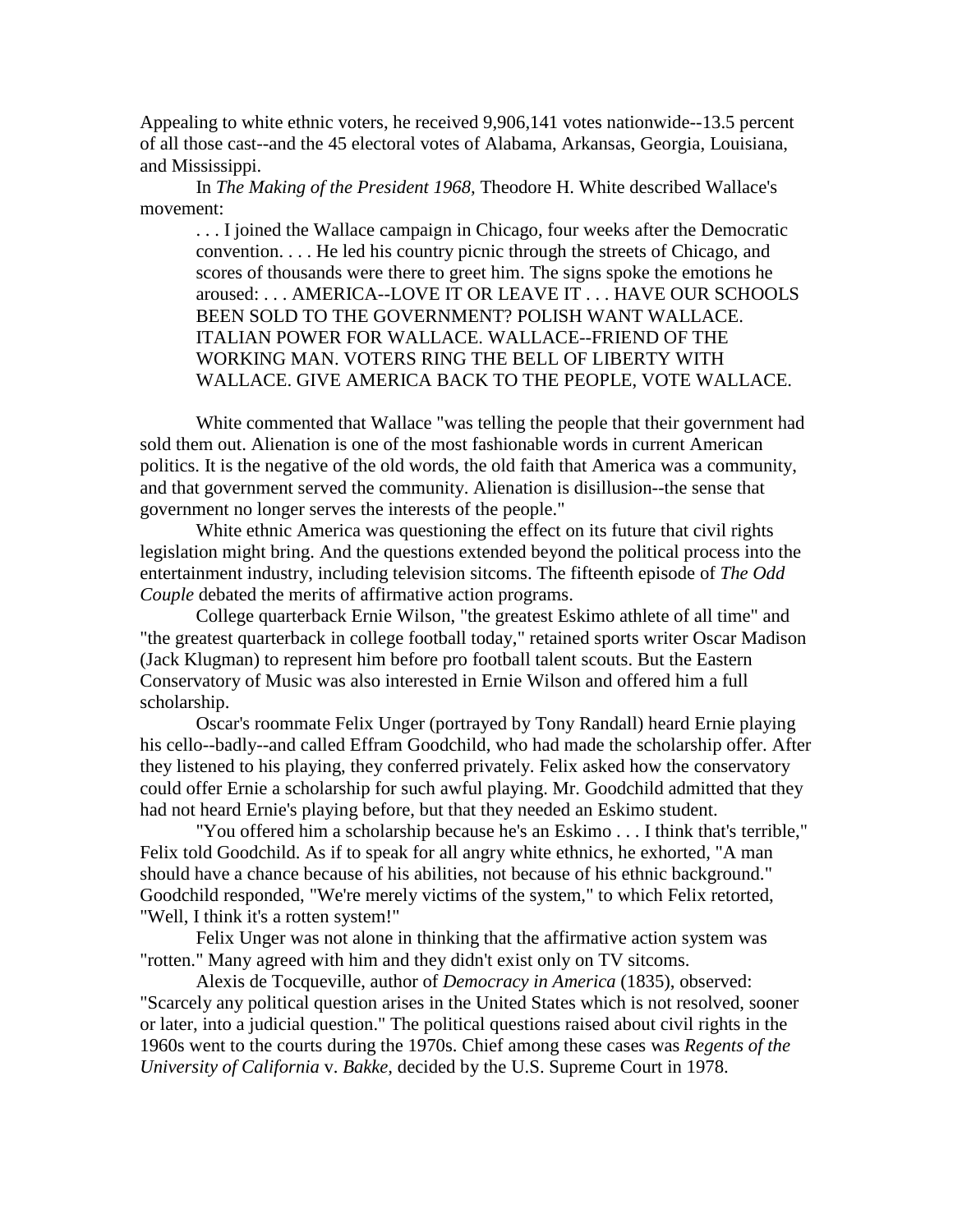In filling the 100 freshman seats available annually, the university's medical school used a two-tier approach. Eighty-four slots were assigned through the regular admissions program without regard to race. The remaining sixteen were reserved for students classified as "economically or educationally disadvantaged."

Alan Bakke, a Caucasian male twice denied admission in the regular program, sued the University of California on the grounds of "reverse discrimination." He claimed that the medical school, by admitting minority candidates with lower scores solely on the basis of race, deprived him of his equal rights under the law.

In a narrow five-to-four decision, the U.S. Supreme Court affirmed the California Supreme Court's order to admit Bakke, found the medical school's particular affirmative action program unacceptable, but upheld the general rule that race may be a factor in admissions.

Politically, affirmative action continued as a "wedge issue." In the presidential election of 1980, the Republican candidate was helped greatly by the defection of "Reagan Democrats," mostly blue-collar workers of Irish, Italian, and Polish background. The Democratic Party's championing of equal opportunity for all hurt it among some of its core groups. Only among women--themselves beneficiaries of affirmative action--did the party of Franklin Delano Roosevelt broaden its appeal in the so-called "gender gap" of the 1980s.

Immigration, aliens both legal and illegal, and affirmative action programs were among the issues in the 1992, 1994, and 1996 elections. The 1992 major party presidential candidates, Republican incumbent George Bush and Democratic challenger Bill Clinton, both favored "free trade" agreements with other nations, but Independent candidate Ross Perot called for an economic policy based on a "Made in the U.S.A." foundation.

In his book *United We Stand: How We Can Take Back Our Country,* Perot wrote: "Take a look at your VCR, or your television, or even your telephone. They weren't manufactured here. They may have American names on them, but they were made overseas. We have allowed entire industries to vanish. Our loss is another nation's gain." His views harken back to the "mercantilist" economic warfare policies of the major European powers in the seventeenth and eighteenth centuries.

An implicit nativist theme was espoused in both Perot campaigns for the presidency. His 1992 criticism of goods made abroad was supplemented by his 1996 stand against the North American Free Trade Agreement (NAFTA); he claimed that Mexico's low-wage labor market would create a "giant sucking sound" of lost American businesses.

In the 1994 election, Proposition 187, which prohibited illegal aliens from receiving social services, passed in California. It sought to deny health, educational, and other taxpayer-supported benefits to unregistered aliens.

Immigration and ending affirmative action programs constituted two emotionally charged issues in the election of 1996. Republican presidential candidate Patrick Buchanan advocated ending all immigration, both legal and illegal.

California's Proposition 209, a measure designed to prohibit "discriminating against or giving preferential treatment to" any person or group in public employment, education, or contracting, passed in 1996 by a 54 percent to 46 percent margin. The words "affirmative action" did not appear on the ballot measure.